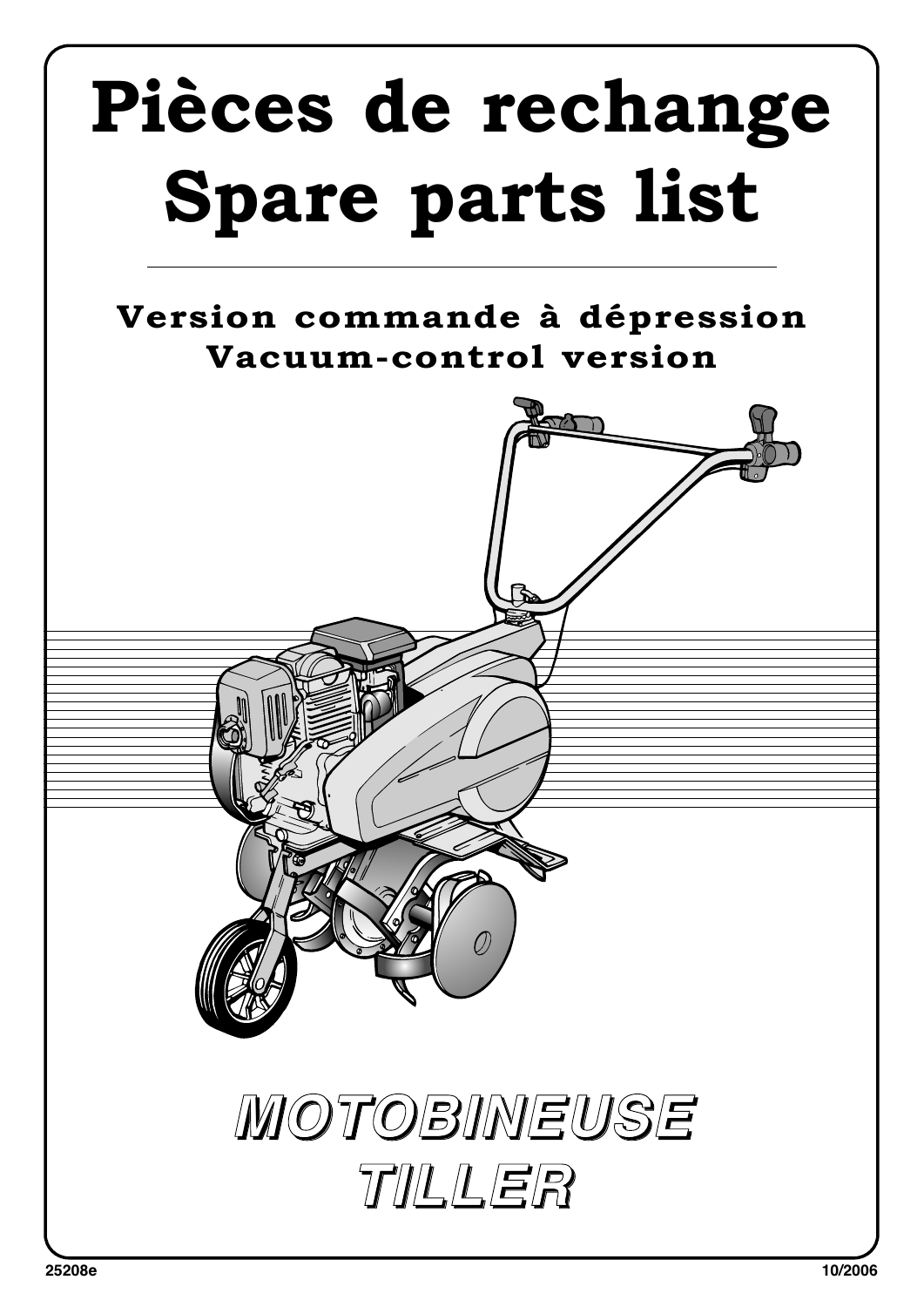![](_page_1_Figure_0.jpeg)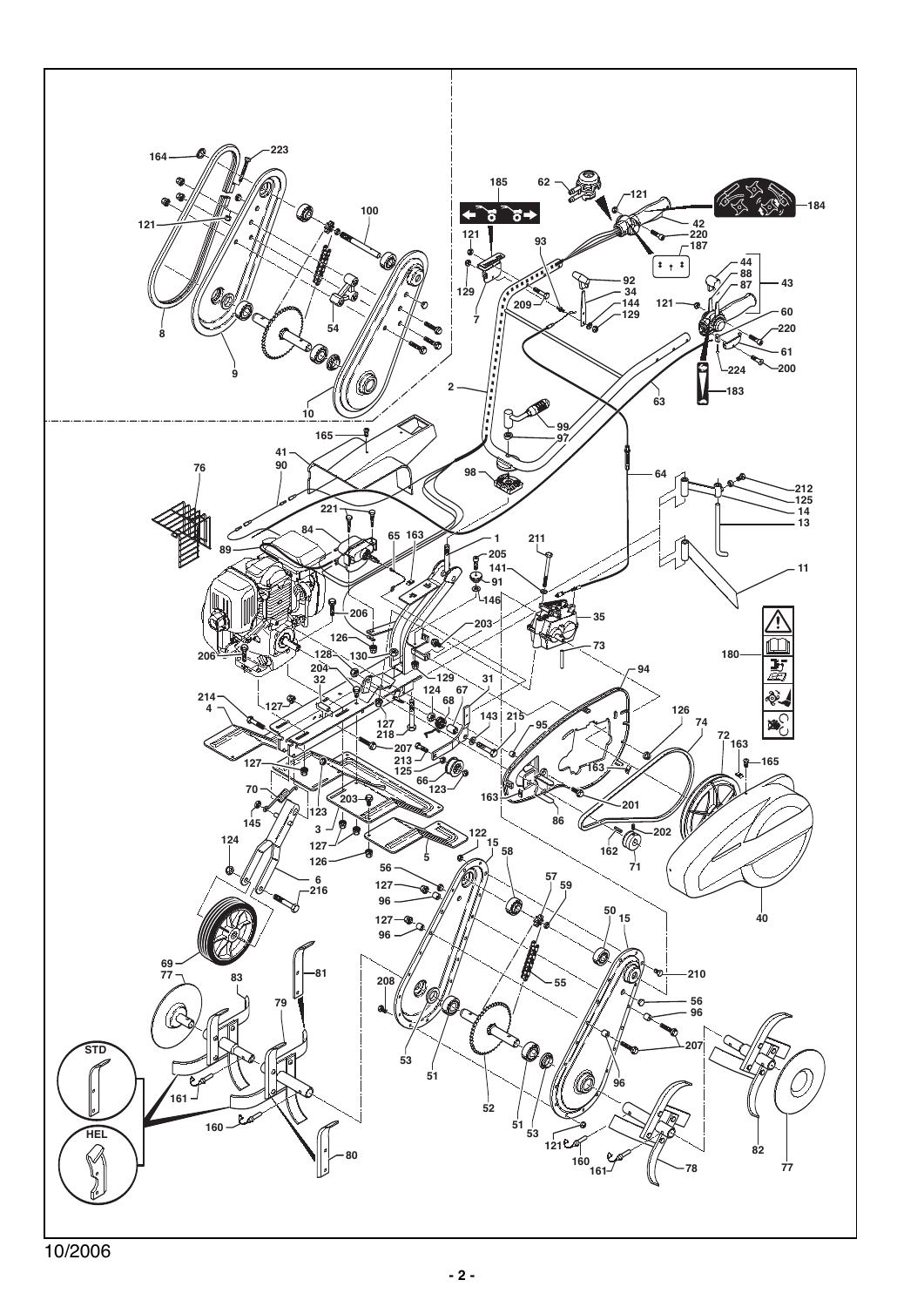| Rep<br>$N^{\circ}$ | Ref.                   | Désignation                                                                             | <b>Description</b>                                                                                                   | Qté<br>Qty     |
|--------------------|------------------------|-----------------------------------------------------------------------------------------|----------------------------------------------------------------------------------------------------------------------|----------------|
|                    | 57721500               | Carter complet à jonc Rouge 3001                                                        | Complete casing, flanged Red 3001                                                                                    |                |
|                    | 57722500<br>57723500   | Carter complet à jonc Bleu<br>Carter complet à jonc Gris 8120                           | Complete casing, flanged Blue<br>Complete casing, flanged Grey 8120                                                  |                |
|                    | 11302500               | Carter complet boulonné                                                                 | Complete casing, bolt-together                                                                                       |                |
|                    | 57728500               | Carter complet à jonc Noir                                                              | Complete casing, flanged Black                                                                                       |                |
| 1                  | 12102101               | Châssis Gris 8120                                                                       | Chassis Grey 8120                                                                                                    | 1              |
| 2                  | 21523101<br>21522103   | Châssis Gris 627<br>Guidon Gris métal                                                   | Chassis Grey 627<br>Handlebars Grey metal                                                                            | 1              |
|                    | 11302103               | Guidon Gris 8120                                                                        | Handlebars Grey 8120                                                                                                 |                |
|                    | 11415103               | Guidon Blanc<br><b>Guidon Noir</b>                                                      | <b>Handlebars White</b><br><b>Handlebars Black</b>                                                                   |                |
| 3                  | 3002000305<br>57103007 | Tôle protection centrale Gris 627                                                       | Gear protective cover Grey 627                                                                                       | 1              |
|                    | 12601007<br>11408117   | Tôle protection centrale Gris 8120<br>Tôle protection centrale Rouge 3002               | Gear protective cover Grey 8120<br>Gear protective cover Red 3002                                                    |                |
| 4                  | 57103008               | Extension droite Gris 627                                                               | R.H.S guard extension Grey 627                                                                                       | 1              |
|                    | 12601008<br>11408118   | Extension droite Gris 8120<br>Extension droite Rouge 3002                               | R.H.S guard extension Grey 8120<br>R.H.S guard extension Red 3002                                                    |                |
| 5                  | 57103009               | Extension gauche Gris 627                                                               | L.H.S guard extension Grey 627                                                                                       | 1              |
|                    | 12601009<br>11408119   | Extension gauche Gris 8120<br>Extension gauche Rouge 3002                               | L.H.S guard extension Grey 8120<br>L.H.S guard extension Red 3002                                                    |                |
| 6                  | 12601005               | Supp roue transport Noir                                                                | Front wheel bracket                                                                                                  | 1              |
| 7<br>8             | 11703105<br>12711033   | Tôle levier vitesse droite<br>Jonc Rouge 3001                                           | Gear lever cover, RHS<br>Flange Red 3001                                                                             | 1<br>1         |
|                    | 12711034               | Jonc Bleu                                                                               | <b>Flange Blue</b>                                                                                                   |                |
|                    | 12711032<br>12711041   | Jonc Gris 8120<br>Jonc Noir                                                             | Flange Grey 8120<br><b>Flange Black</b>                                                                              |                |
| 9                  | 11301130               | Joue carter eco droite                                                                  | Transmission housing, RHS                                                                                            |                |
| 10<br>11           | 11301131<br>12611011   | Joue carter eco gauche<br>Eperon                                                        | Transmission housing, LHS<br>Key                                                                                     | 1              |
| 13                 | 12611013               | Tige de béquille                                                                        | Prop leg                                                                                                             |                |
| 14<br>15           | 12611014<br>11302130   | Corps de béquille<br>Joue carter boulonné                                               | Prop body<br>Transmission housing                                                                                    | 2              |
|                    |                        |                                                                                         |                                                                                                                      |                |
| 31<br>32           | 11701140<br>11301145   | Levier embrayage<br>Entretoise châssis                                                  | Clutch lever<br>Spacer                                                                                               | 1              |
| 34                 | 36079a                 | Manette de vitesse                                                                      | Gear lever                                                                                                           |                |
| 35                 | 57720996               | Réducteur Mar mécanique                                                                 | Reversing gearbox                                                                                                    | 1              |
| 40                 | 14226                  | Capot courroie Jaune 1021                                                               | Belt cowl Yellow 1021                                                                                                | 1              |
|                    | 14224<br>14231         | Capot courroie Rouge 3001<br>Capot courroie Vert 6029                                   | Belt cowl Red 3001<br>Belt cowl Green 6029                                                                           |                |
|                    | 14233                  | Capot courroie Orange P1375                                                             | Belt cowl Orange P1375                                                                                               |                |
|                    | 23047<br>14242         | Capot courroie Orange P165<br>Capot courroie Rouge 3020                                 | Belt cowl Orange P165<br>Belt cowl Red 3020                                                                          |                |
|                    | 14243                  | Capot courroie Bleu 5010                                                                | Belt cowl Blue 5010                                                                                                  |                |
| 41                 | 14225<br>14223         | Capot mancheron Jaune 1021<br>Capot mancheron Rouge 3001                                | Handle cowl Yellow 1021<br>Handle cowl Red 3001                                                                      | 1              |
|                    | 14230                  | Capot mancheron Vert 6029                                                               | Handle cowl Green 6029                                                                                               |                |
|                    | 14232<br>23048         | Capot mancheron Orange P1375<br>Capot mancheron Orange P165                             | Handle cowl Orange P1375<br>Handle cowl Orange P165                                                                  |                |
|                    | 14241                  | Capot mancheron Rouge 3020                                                              | Handle cowl Red 3020                                                                                                 |                |
| 42                 | 14239<br>14306         | Capot mancheron Bleu 5010<br>Poignée droite cde pneum. + faisceau Rouge                 | Handle cowl Blue 5010<br>Right handle - pneumatic and electrical controls (Red)                                      | 1              |
|                    | 14310                  | Poignée droite cde pneum. + faisceau Orange                                             | Right handle - pneumatic and electrical controls (Orange)                                                            |                |
|                    | 14308<br>14304         | Poignée droite cde pneum. + faisceau Bleu<br>Poignée droite cde pneum. + faisceau Jaune | Right handle - pneumatic and electrical controls (Blue)<br>Right handle - pneumatic and electrical controls (Yellow) |                |
| 43                 | 14307                  | Poignée gauche cde de gaz Rouge                                                         | Left handle - gas control (Red)                                                                                      | 1              |
|                    | 14311<br>14309         | Poignée gauche cde de gaz Orange<br>Poignée gauche cde de gaz Bleu                      | Left handle - gas control (Orange)<br>Left handle - gas control (Blue)                                               |                |
|                    | 14305                  | Poignée gauche cde de gaz Jaune                                                         | Left handle - gas control (Yellow)                                                                                   |                |
| 44                 | 14327                  | Embout manette gaz                                                                      | Accelerator knob                                                                                                     | 1              |
| 50                 | 12503                  | Roulement                                                                               | Ball-race                                                                                                            | 1              |
| 51<br>52           | 12542<br>15038         | Roulement<br>Arbre de travail                                                           | Ball-race<br><b>Blade shaft</b>                                                                                      | 2<br>1         |
| 53                 | 46098                  | joint de carter                                                                         | Joint                                                                                                                | 2              |
| 54<br>55           | 14088<br>13292         | Entretoise plastique<br>Chaîne                                                          | Spacer<br>Chain                                                                                                      | 1<br>1         |
| 56                 | 12793                  | Bouchon                                                                                 | Grease cap                                                                                                           | 2              |
| 57<br>58           | 13372<br>12551         | Pignon 8 dts<br>Roulement épaulé                                                        | Cogwheel<br>Shouldered ball-race                                                                                     | 1              |
| 59                 | 16031                  | Entretoise carter                                                                       | Spacer                                                                                                               |                |
| 60<br>61           | 14313<br>14312         | Arrêt de gaine manette de gaz<br>Trappe d'accès manette de gaz                          | Gas lever sleeve stop<br>Gas lever access panel                                                                      |                |
| 62                 | 14315                  | Microvanne poignée embrayage                                                            | Clutch handle microvalve                                                                                             |                |
| 63                 | 13840a<br>13825b       | Câble gaz (B.S. 5,5Hp)<br>Câble gaz (GC 135-160)                                        | Throttle cable (B.S. 5,5Hp)<br>Throttle cable (GC 135-160)                                                           | 1              |
|                    | 13841a                 | Câble gaz (EX 13/17)                                                                    | Throttle cable (EX 13/17)                                                                                            |                |
| 64<br>65           | 13192<br>13206         | Câble inversion vitesse<br>Câble embrayage                                              | Reverse gear cable<br>Clutch cable                                                                                   |                |
| 66                 | 12162                  | Galet embrayage                                                                         | Runner                                                                                                               |                |
| 67<br>68           | 16034<br>65133b        | Entretoise levier embrayage<br>Ressort embrayage                                        | Spacer<br>Spring                                                                                                     |                |
| 69                 | 14090                  | Roue avant                                                                              | Front wheel                                                                                                          |                |
| 70<br>71           | 65026                  | Ressort roue transport                                                                  | Spring<br>Forward gear pulley D 50                                                                                   |                |
|                    | 15177a<br>15415        | Poulie D 50 May<br>Poulie D 55 Mav-Marr (moteur GX/EX/BS/GC160)                         | Forward/Reverse gear pulley D 55 (engine GX/EX/BS/GC160)                                                             |                |
|                    | 0306060021             | Poulie D 65 Mav-Marr (moteur GC135)                                                     | Forward/Reverse gear pulley D 65 (engine GC135)                                                                      |                |
| 72<br>73           | 14135<br>15098         | Poulie transmission<br>Axe fixation poulie                                              | Transmission pulley<br>Pulley shaft                                                                                  |                |
| 74                 | 13598                  | Courroie May                                                                            | Forward gear belt                                                                                                    |                |
|                    | 13567<br>13609         | Courroie Mav-Marr (moteur GX/EX/BS/GC160)<br>Courroie Mav-Marr (moteur GC135)           | Forward drive belt (engine GX/EX/BS/GC160)<br>Forward drive belt (engine GC135)                                      | 1              |
| 77                 | 55102                  | Disque                                                                                  | Disk                                                                                                                 | $\overline{c}$ |
| 76<br>78           | 19020<br>55201         | Grille échappement (EX 13/EX 17)<br>Etoile départ double 40x4 G STD                     | Exhaust grill (EX 13/EX 17)<br>Twin rotating blades 40x4 L STD                                                       | 1<br>1         |
|                    | 55098                  | Étoile départ simple 40x4 G STD                                                         | Simple rotating blades 40x4 L STD                                                                                    |                |
| 79                 | 55128<br>55200         | Étoile départ simple 40x4 G HEL<br>Etoile départ double 40x4 D STD                      | Simple rotating blades 40x4 L HEL<br>Twin rotating blades 40x4 R STD                                                 | 1              |
|                    | 55097                  | Étoile départ simple 40x4 D STD                                                         | Simple rotating blades 40x4 R STD                                                                                    |                |
|                    | 55129                  | Étoile départ simple 40x4 D HEL                                                         | Simple rotating blades 40x4 R HEL                                                                                    |                |